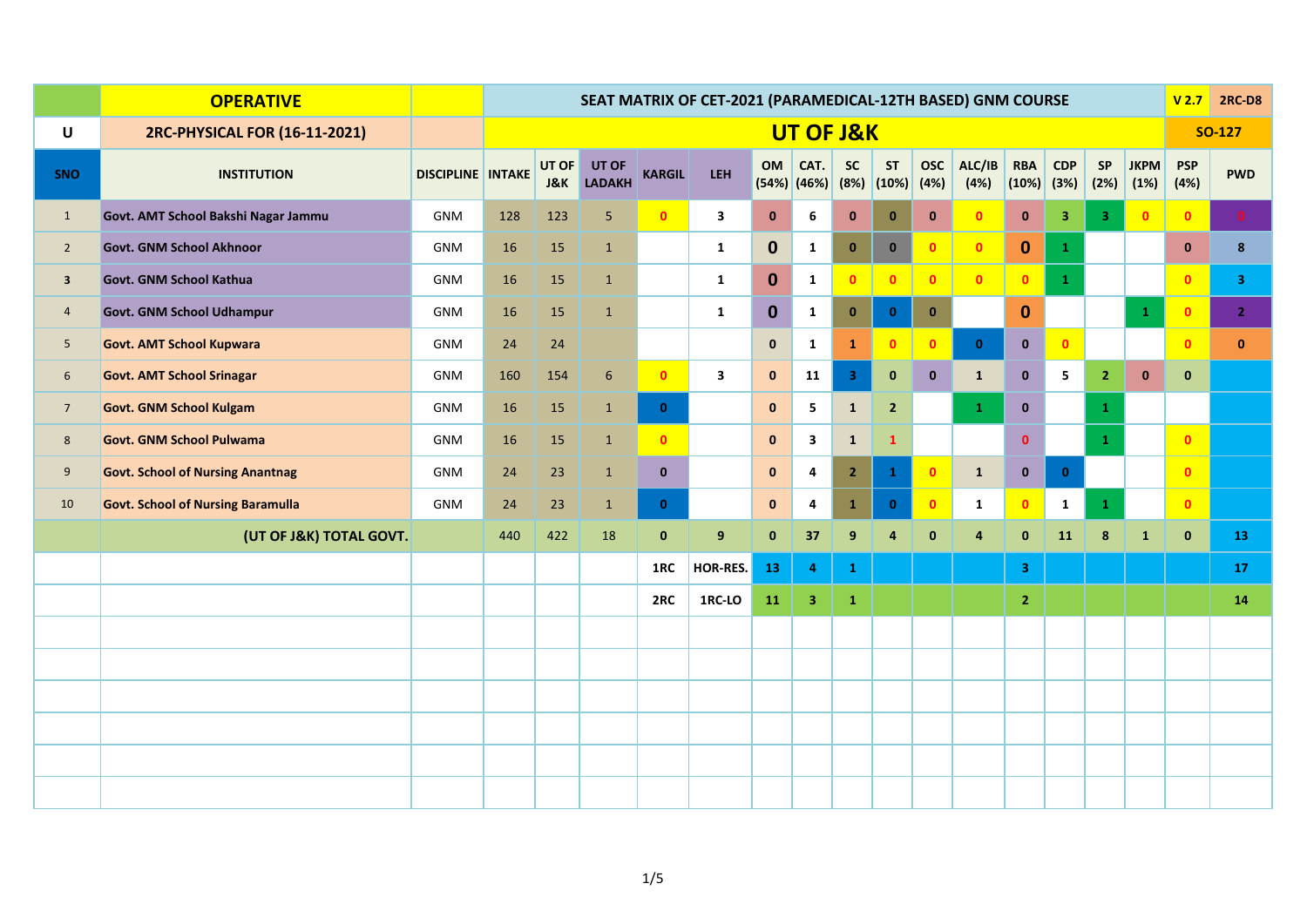| <b>SNO</b> | <b>INSTITUTION</b>                                                                    | <b>DISCIPLINE INTAKE</b> |     | UT OF<br>J&K | UT OF<br><b>LADAKH</b> | <b>KARGIL</b> | <b>LEH</b> | <b>OM</b>        | CAT.<br>$(54%)$ (46%) | <b>SC</b> | <b>ST</b><br>(8%)  (10%) | <b>OSC</b><br>(4%) | ALC/IB<br>(4%) | <b>RBA</b><br>$(10\%)$ (3%) | <b>CDP</b> | <b>SP</b><br>(2%) | <b>JKPM</b><br>(1%) | <b>PSP</b><br>(4%) | <b>PWD</b> |
|------------|---------------------------------------------------------------------------------------|--------------------------|-----|--------------|------------------------|---------------|------------|------------------|-----------------------|-----------|--------------------------|--------------------|----------------|-----------------------------|------------|-------------------|---------------------|--------------------|------------|
| 11         | A V Institute of Nursing & Medical Sciences Near Marble<br>Market Trikuta Nagar Jammu | <b>GNM</b>               | 104 | 104          |                        |               |            | 94               |                       |           |                          |                    |                |                             |            |                   |                     |                    |            |
| 12         | Acharaya Shri Chander Institute of Nursing Education                                  | <b>GNM</b>               | 48  | 48           |                        |               |            | 47               |                       |           |                          |                    |                |                             |            |                   |                     |                    |            |
| 13         | B R Kohli Institute of Paramedical Sciences Maitra Ramban                             | GNM                      | 32  | 32           |                        |               |            | 29               |                       |           |                          |                    |                |                             |            |                   |                     |                    |            |
| 14         | B R School of Nursing Near Laprosy Hospital Gangyal Jammu                             | <b>GNM</b>               | 24  | 24           |                        |               |            | 23               |                       |           |                          |                    |                |                             |            |                   |                     |                    |            |
| 15         | Baba Budhan Ali Shah Paramedical Institute Chatha Jammu                               | <b>GNM</b>               | 32  | 32           |                        |               |            | 32               |                       |           |                          |                    |                |                             |            |                   |                     |                    |            |
| 16         | BEE ENN College of Nursing Chak Bhalwal Jammu                                         | <b>GNM</b>               | 48  | 48           |                        |               |            | 41               |                       |           |                          |                    |                |                             |            |                   |                     |                    |            |
| 17         | BMS Institute of Paramedical Sciences NH Gangyal Jammu                                | <b>GNM</b>               | 64  | 64           |                        |               |            | 64               |                       |           |                          |                    |                |                             |            |                   |                     |                    |            |
| 18         | BN Institute of Nursing & Paramedical Nowabad Sunjwan<br>Jammu                        | <b>GNM</b>               | 64  | 64           |                        |               |            | 47               |                       |           |                          |                    |                |                             |            |                   |                     |                    |            |
| 19         | BR College of Paramedical Sciences Gangyal Jammu                                      | <b>GNM</b>               | 56  | 56           |                        |               |            | 55               |                       |           |                          |                    |                |                             |            |                   |                     |                    |            |
| 20         | Disha Institute of Paramedical and Nursing Sciences Batote                            | <b>GNM</b>               | 60  | 60           |                        |               |            | 58               |                       |           |                          |                    |                |                             |            |                   |                     |                    |            |
| 21         | Florence Nightingale School of Nursing C/o Gupta Hospital<br>Kali Badi Jammu          | GNM                      | 24  | 24           |                        |               |            | 24               |                       |           |                          |                    |                |                             |            |                   |                     |                    |            |
| 22         | Florence Nightingale School of Nursing Kathua                                         | GNM                      | 56  | 56           |                        |               |            | 56               |                       |           |                          |                    |                |                             |            |                   |                     |                    |            |
| 23         | Florence Nightingale School of Nursing Udhampur                                       | <b>GNM</b>               | 36  | 36           |                        |               |            | 33               |                       |           |                          |                    |                |                             |            |                   |                     |                    |            |
| 24         | Gafoor Institute of Paramedical Sciences Akhnoor                                      | <b>GNM</b>               | 32  | 32           |                        |               |            | 21               |                       |           |                          |                    |                |                             |            |                   |                     |                    |            |
| 25         | Galaxy Paramedical College EXT - Sec / F Sainik Coloney<br>Jammu                      | <b>GNM</b>               | 96  | 96           |                        |               |            | 66               |                       |           |                          |                    |                |                             |            |                   |                     |                    |            |
| 26         | Gupta Institute of Paramedical & Health Sciences Kathua                               | GNM                      | 40  | 40           |                        |               |            | 30               |                       |           |                          |                    |                |                             |            |                   |                     |                    |            |
| 27         | Guru Institute of Nursing and Paramedical Sciences Bari<br>Brahmna Jammu              | <b>GNM</b>               | 40  | 40           |                        |               |            | 39               |                       |           |                          |                    |                |                             |            |                   |                     |                    |            |
| 28         | Guru Institute of Nursing and Paramedical Sciences Shastri<br>Nagar Jammu             | <b>GNM</b>               | 56  | 56           |                        |               |            | 49               |                       |           |                          |                    |                |                             |            |                   |                     |                    |            |
| 29         | Gurukul Institute of Paramedical Studies Bhaderwah                                    | GNM                      | 40  | 40           |                        |               |            | 22               |                       |           |                          |                    |                |                             |            |                   |                     |                    |            |
| 30         | Hussain Paramedical Institute and Nursing Sciences Ghat<br>doda                       | <b>GNM</b>               | 16  | 16           |                        |               |            | $\boldsymbol{9}$ |                       |           |                          |                    |                |                             |            |                   |                     |                    |            |
| 31         | IGES Institute of Nursing & Health Sciences Jammu                                     | GNM                      | 80  | 80           |                        |               |            | 80               |                       |           |                          |                    |                |                             |            |                   |                     |                    |            |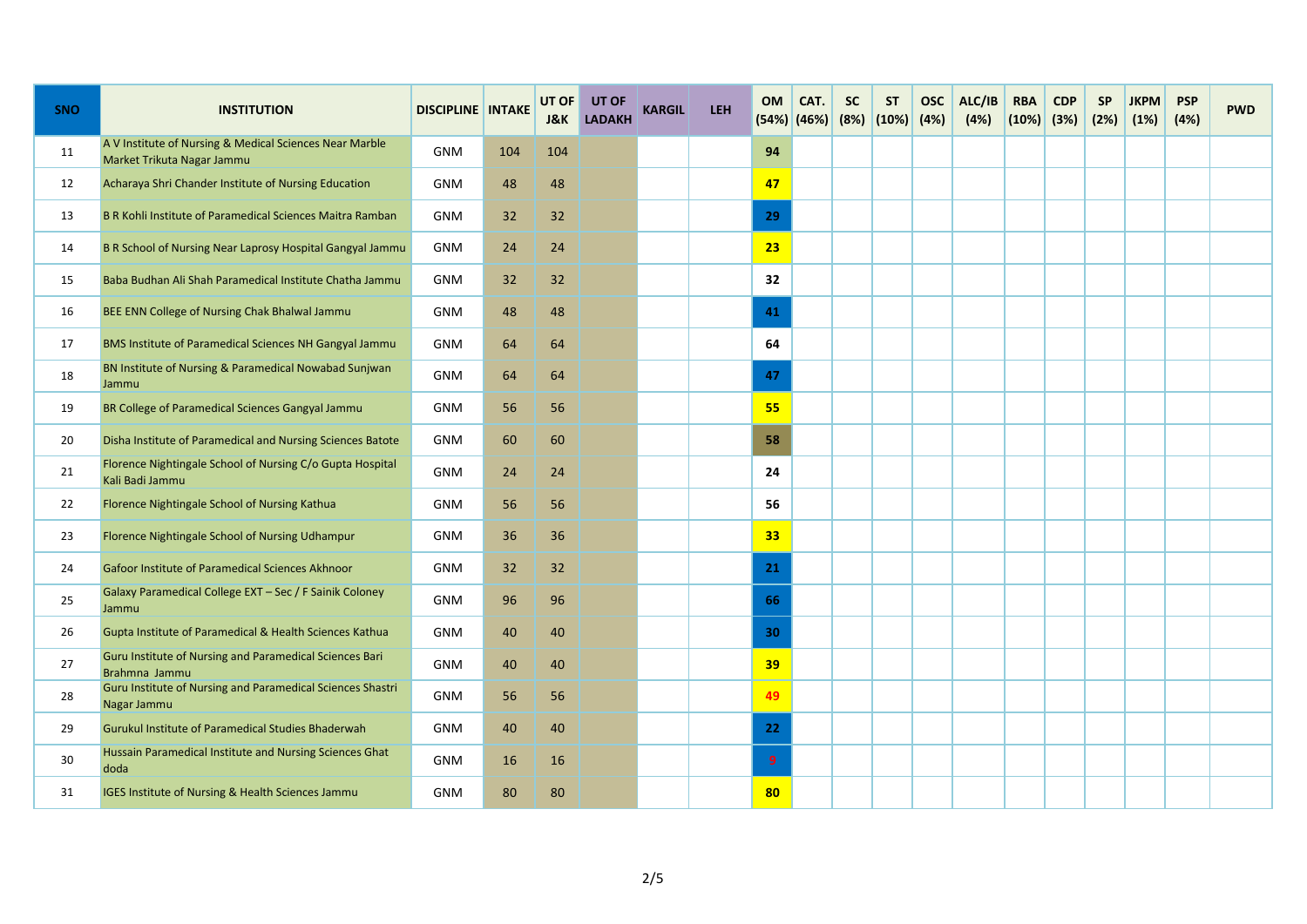| <b>SNO</b> | <b>INSTITUTION</b>                                                                        | <b>DISCIPLINE INTAKE</b> |     | UT OF<br><b>J&amp;K</b> | UT OF<br><b>LADAKH</b> | KARGIL | LEH | <b>OM</b><br>$(54%)$ (46%) | CAT. | <b>SC</b> | <b>ST</b><br>(8%)  (10%) | <b>OSC</b><br>(4%) | ALC/IB<br>(4%) | <b>RBA</b><br>$(10%)$ (3%) | <b>CDP</b> | <b>SP</b><br>(2%) | <b>JKPM</b><br>(1%) | <b>PSP</b><br>(4%) | <b>PWD</b> |
|------------|-------------------------------------------------------------------------------------------|--------------------------|-----|-------------------------|------------------------|--------|-----|----------------------------|------|-----------|--------------------------|--------------------|----------------|----------------------------|------------|-------------------|---------------------|--------------------|------------|
| 32         | <b>IGES Institute of Nursing and Paramedical Sciences</b><br>Surankote                    | <b>GNM</b>               | 24  | 24                      |                        |        |     | 21                         |      |           |                          |                    |                |                            |            |                   |                     |                    |            |
| 33         | Indian Institute of Paramedical Sciences Nagri Kathua                                     | <b>GNM</b>               | 24  | 24                      |                        |        |     | 24                         |      |           |                          |                    |                |                            |            |                   |                     |                    |            |
| 34         | Indian Institute of Technical Training Bari Brahmana Jammu                                | <b>GNM</b>               | 40  | 40                      |                        |        |     | 39                         |      |           |                          |                    |                |                            |            |                   |                     |                    |            |
| 35         | Jammu College of Nursing and Paramedical Sciences Channi<br>Himmat Jammu                  | <b>GNM</b>               | 48  | 48                      |                        |        |     | 46                         |      |           |                          |                    |                |                            |            |                   |                     |                    |            |
| 36         | JK Institute of Nursing and Paramedical Sciences Palli Morh<br><b>District Samba</b>      | <b>GNM</b>               | 24  | 24                      |                        |        |     | 20                         |      |           |                          |                    |                |                            |            |                   |                     |                    |            |
| 37         | Kawa College of Paramedical Sciences Gurah Brahmana<br>Jammu                              | <b>GNM</b>               | 40  | 40                      |                        |        |     | 40                         |      |           |                          |                    |                |                            |            |                   |                     |                    |            |
| 38         | Madre Mehrban Institute of Health Sciences Jammu Chak<br>Bhalwal Siri Pandita, Jammu      | <b>GNM</b>               | 44  | 44                      |                        |        |     | 37                         |      |           |                          |                    |                |                            |            |                   |                     |                    |            |
| 39         | Mata Vaishno Devi Institute of Paramedical and Health<br>Sciences Thaloti Raj Bagh Kathua | <b>GNM</b>               | 40  | 40                      |                        |        |     | 35                         |      |           |                          |                    |                |                            |            |                   |                     |                    |            |
| 40         | MMC Paramedical Institute Babliana Gangyal Jammu                                          | <b>GNM</b>               | 24  | 24                      |                        |        |     | 23                         |      |           |                          |                    |                |                            |            |                   |                     |                    |            |
| 41         | Narsing Dev Institute of Nursing and Paramedical Sciences<br>Udhampur                     | <b>GNM</b>               | 48  | 48                      |                        |        |     | 34                         |      |           |                          |                    |                |                            |            |                   |                     |                    |            |
| 42         | New Modern Institute of Paramedical and Nursing Sciences<br>Kishtwar                      | <b>GNM</b>               | 80  | 80                      |                        |        |     | 57                         |      |           |                          |                    |                |                            |            |                   |                     |                    |            |
| 43         | New Modern Paramedical Institute Sainik Coloney Jammu                                     | <b>GNM</b>               | 24  | 24                      |                        |        |     | 23                         |      |           |                          |                    |                |                            |            |                   |                     |                    |            |
| 44         | Poonch College of Nursing and Paramedical Science<br>Surankote Poonch                     | <b>GNM</b>               | 48  | 48                      |                        |        |     | 29                         |      |           |                          |                    |                |                            |            |                   |                     |                    |            |
| 45         | R B Paramedical Institute Raj Bagh Kathua                                                 | <b>GNM</b>               | 168 | 168                     |                        |        |     | <b>165</b>                 |      |           |                          |                    |                |                            |            |                   |                     |                    |            |
| 46         | Rajiv Gandhi College of Nursing Chak Bhalwal Jammu                                        | <b>GNM</b>               | 40  | 40                      |                        |        |     | 38                         |      |           |                          |                    |                |                            |            |                   |                     |                    |            |
| 47         | RDGD Memorial Trust Institute of Paramedical Sciences<br>Samba                            | <b>GNM</b>               | 24  | 24                      |                        |        |     | 21                         |      |           |                          |                    |                |                            |            |                   |                     |                    |            |
| 48         | Shri Sain Charitable Trust Ban Talab Jammu                                                | <b>GNM</b>               | 48  | 48                      |                        |        |     | 48                         |      |           |                          |                    |                |                            |            |                   |                     |                    |            |
| 49         | Sidhi Vinayak School of Nursing Chak Gota PO Lakhanpur<br>Kathua                          | <b>GNM</b>               | 24  | 24                      |                        |        |     | <b>18</b>                  |      |           |                          |                    |                |                            |            |                   |                     |                    |            |
| 50         | SMS Institute of Medical Sciences Kaluchak Kunjwani Jammu                                 | <b>GNM</b>               | 40  | 40                      |                        |        |     | 38                         |      |           |                          |                    |                |                            |            |                   |                     |                    |            |
| 51         | Stephen Institute of Paramedical Sciences Miransahib<br>Jammu                             | <b>GNM</b>               | 48  | 48                      |                        |        |     | 35                         |      |           |                          |                    |                |                            |            |                   |                     |                    |            |
| 52         | SVS Paramedical College Shiv Kashi Sunderbani Rajouri                                     | <b>GNM</b>               | 48  | 48                      |                        |        |     | 45                         |      |           |                          |                    |                |                            |            |                   |                     |                    |            |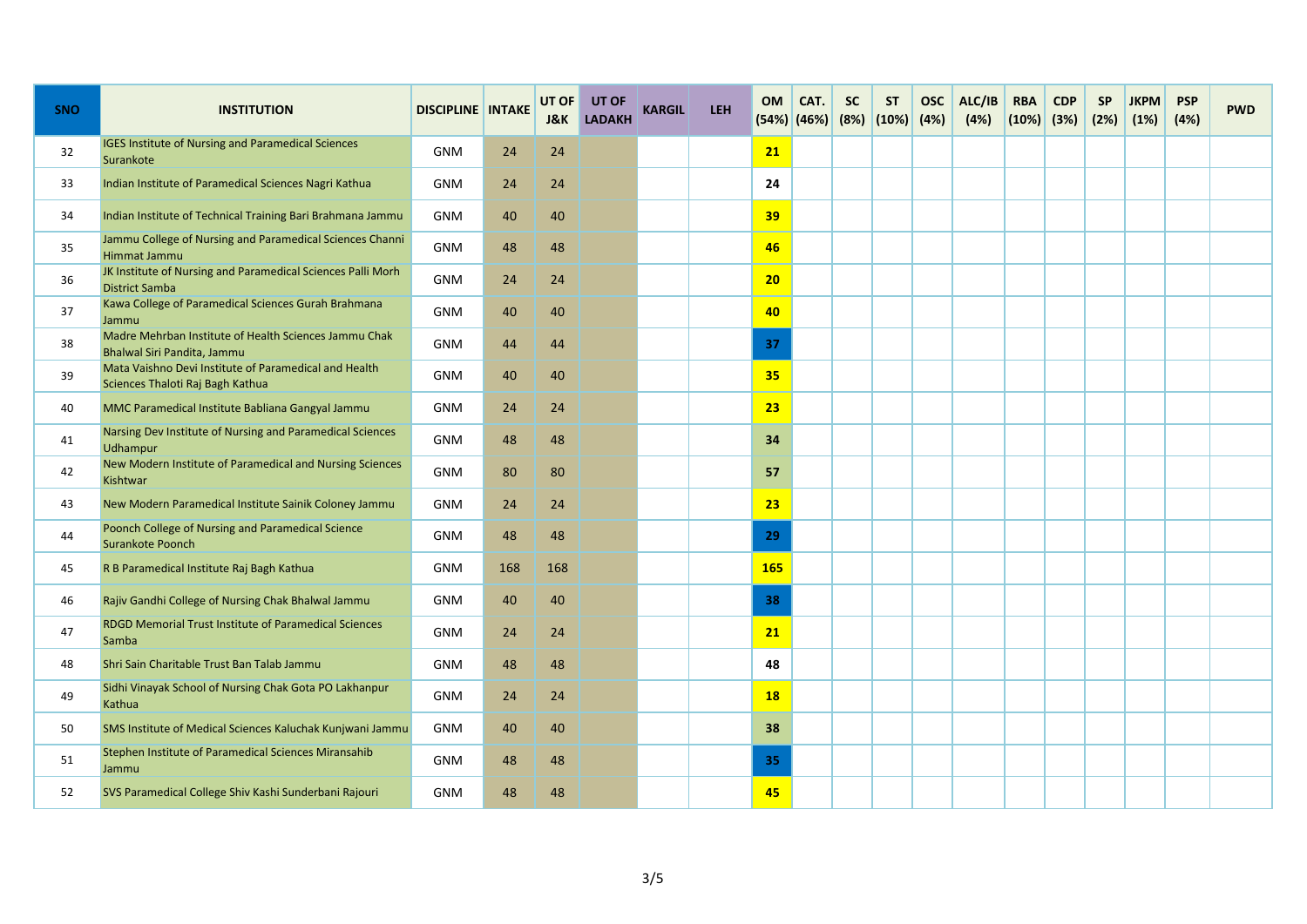| <b>SNO</b> | <b>INSTITUTION</b>                                                                  | <b>DISCIPLINE INTAKE</b> |    | UT OF<br><b>J&amp;K</b> | <b>UT OF</b><br><b>LADAKH</b> | <b>KARGIL</b> | LEH | <b>OM</b>      | CAT.<br>(54%) (46%) | <b>SC</b> | <b>ST</b><br>$(8%)$ $(10%)$ $(4%)$ | <b>OSC</b> | ALC/IB<br>(4%) | <b>RBA</b><br>$(10%)$ (3%) | <b>CDP</b> | <b>SP</b><br>(2%) | <b>JKPM</b><br>(1%) | <b>PSP</b><br>(4%) | <b>PWD</b> |
|------------|-------------------------------------------------------------------------------------|--------------------------|----|-------------------------|-------------------------------|---------------|-----|----------------|---------------------|-----------|------------------------------------|------------|----------------|----------------------------|------------|-------------------|---------------------|--------------------|------------|
| 53         | Swami Vivekanand Institute Sainik Coloney Jammu                                     | <b>GNM</b>               | 48 | 48                      |                               |               |     | 44             |                     |           |                                    |            |                |                            |            |                   |                     |                    |            |
| 54         | Taran Paramedical Institute Ghat Doda                                               | <b>GNM</b>               | 32 | 32                      |                               |               |     | 9              |                     |           |                                    |            |                |                            |            |                   |                     |                    |            |
| 55         | Al-Falah Paramedical Institute Bandipora                                            | <b>GNM</b>               | 8  | 8                       |                               |               |     | $\mathbf{1}$   |                     |           |                                    |            |                |                            |            |                   |                     |                    |            |
| 56         | Arsh Paramedical Institute Khanmoh Srinagar                                         | <b>GNM</b>               | 24 | 24                      |                               |               |     | <b>16</b>      |                     |           |                                    |            |                |                            |            |                   |                     |                    |            |
| 57         | Classic Institute of Health Sciences Hyderpora Bye Pass<br><b>Budgam</b>            | <b>GNM</b>               | 40 | 40                      |                               |               |     | $\overline{3}$ |                     |           |                                    |            |                |                            |            |                   |                     |                    |            |
| 58         | Dolphin Institute of Medical Sciences and Technology<br>Pulwama Kashmir             | <b>GNM</b>               | 60 | 60                      |                               |               |     | 27             |                     |           |                                    |            |                |                            |            |                   |                     |                    |            |
| 59         | Florence Paramedical Institute Anantnag                                             | <b>GNM</b>               | 20 | 20                      |                               |               |     | $\mathbf{0}$   |                     |           |                                    |            |                |                            |            |                   |                     |                    |            |
| 60         | Green Land Institute of Paramedical Sciences Hawal<br>Srinagar                      | <b>GNM</b>               | 20 | 20                      |                               |               |     | 3              |                     |           |                                    |            |                |                            |            |                   |                     |                    |            |
| 61         | Green Valley Institute of Paramedical Sciences Dhobiwan<br><b>Tangmarg Srinagar</b> | <b>GNM</b>               | 20 | 20                      |                               |               |     | $\mathbf{0}$   |                     |           |                                    |            |                |                            |            |                   |                     |                    |            |
| 62         | Guru Institute of Paramedical Sciences Sopore                                       | <b>GNM</b>               | 40 | 40                      |                               |               |     | $\mathbf{0}$   |                     |           |                                    |            |                |                            |            |                   |                     |                    |            |
| 63         | Hakim Sanaullah Institute of Paramedical Sciences Sopore<br><b>Kashmir</b>          | <b>GNM</b>               | 16 | 16                      |                               |               |     | $\mathbf{0}$   |                     |           |                                    |            |                |                            |            |                   |                     |                    |            |
| 64         | Iqra Paramedical Institute, Kitchama, Sheeri Baramulla                              | <b>GNM</b>               | 20 | 20                      |                               |               |     | 5              |                     |           |                                    |            |                |                            |            |                   |                     |                    |            |
| 65         | John Bishop Memorial Hospital Sarnal Anantnag                                       | <b>GNM</b>               | 16 | 16                      |                               |               |     | $\mathbf{0}$   |                     |           |                                    |            |                |                            |            |                   |                     |                    |            |
| 66         | Kashmir Institute of Medical Sciences & Technology<br>Hokersar Lawaypora Srinagar   | <b>GNM</b>               | 40 | 40                      |                               |               |     | 10             |                     |           |                                    |            |                |                            |            |                   |                     |                    |            |
| 67         | <b>KEF Paramedical Institute Kanipora Budgam</b>                                    | <b>GNM</b>               | 8  | 8                       |                               |               |     | 8              |                     |           |                                    |            |                |                            |            |                   |                     |                    |            |
| 68         | Kidney Hospital and Eurological Research Centre Sonawar<br>Srinagar                 | <b>GNM</b>               | 8  | 8                       |                               |               |     | $\mathbf{0}$   |                     |           |                                    |            |                |                            |            |                   |                     |                    |            |
| 69         | Kupwara Institute of Paramedical Sciences, Kupwara                                  | <b>GNM</b>               | 16 | 16                      |                               |               |     | $\mathbf{0}$   |                     |           |                                    |            |                |                            |            |                   |                     |                    |            |
| 70         | Lords Institute of Medical Sciences Anantnag Kashmir                                | <b>GNM</b>               | 20 | 20                      |                               |               |     | $\overline{2}$ |                     |           |                                    |            |                |                            |            |                   |                     |                    |            |
| 71         | Mala Aziz Paramedical Institute Kaloosa Bandipura Kashmir                           | <b>GNM</b>               | 16 | 16                      |                               |               |     | 11             |                     |           |                                    |            |                |                            |            |                   |                     |                    |            |
| 72         | Maraz Paramedical Training Institute Bijbehara                                      | <b>GNM</b>               | 20 | 20                      |                               |               |     | 13             |                     |           |                                    |            |                |                            |            |                   |                     |                    |            |
| 73         | Noorani Institute of Paramedical Sciences Pulwama                                   | <b>GNM</b>               | 56 | 56                      |                               |               |     | 39             |                     |           |                                    |            |                |                            |            |                   |                     |                    |            |